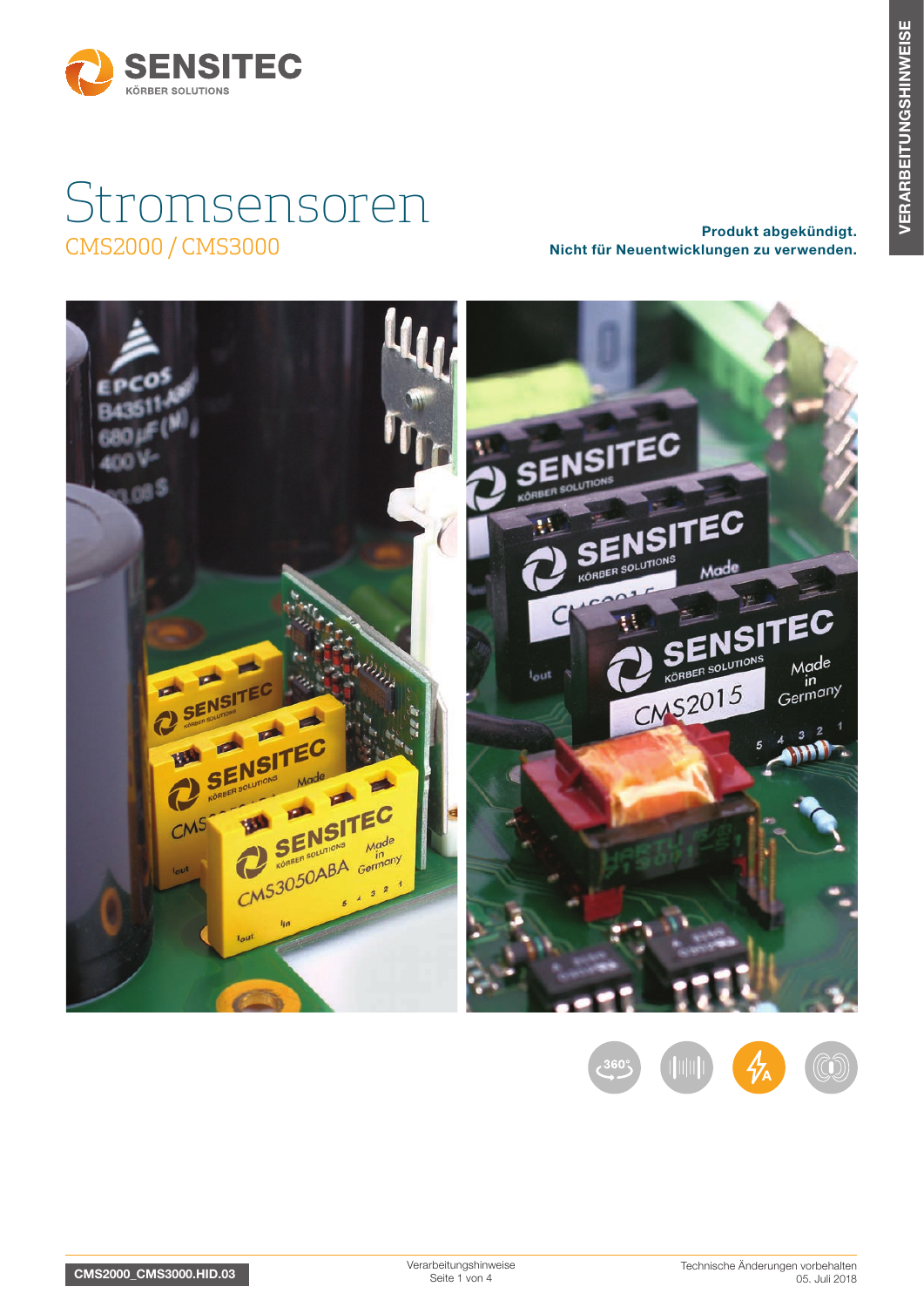

# 1. Anlieferform

Die Sensoren werden in nicht-vacuumverpackten ESD-konformen Trays angeliefert. Mit einem leeren Tray werden die obersten Sensoren abgedeckt. Maximal 6 beladene Trays bilden eine Verpackungseinheit (VE).



## 2. Lagerbedingungen

Die Sensoren können zeitlich unbegrenzt bei -20°C bis +80°C gelagert werden, limitiert durch den Temperaturbereich der verwendeten Trays.

Die Sensoren sind mindestens 2 Tage vor der Weiterverarbeitung bei 5° - 30°C und <85 % relativer Luftfeuchte zu lagern (ähnlich MSL 1).

Aufgrund der magnetischen Empfindlichkeit des Sensors ist die unmittelbare Umgebung des Lagerortes frei von Magnetfeldern zu halten, die stärker sind als 50 mT (z. B. Dauermagnete in Motoren).

## 3. Verarbeitungsbedingungen

#### 3.1. Allgemeine Hinweise

Es handelt sich um ESD-empfindliche Bauteile. Die allgemeinen ESD-Sicherheitsmaßnahmen sind einzuhalten.

Aufgrund des verwendeten Keramikträgers sind die Sensoren bruchempfindlich und setzen eine vorsichtige Handhabung voraus.

Die Entfernung der Sensorabdeckung ist nicht zulässig.

Die Verwendung von lösemittelhaltigen Reinigungsmitteln kann zum Verlust der Sensorbeschriftung führen.

Sensoren, die starken mechanischen Schocks oder Vibrationen ausgesetzt wurden (z. B. durch Herunterfallen des Sensors) sind nicht weiter zu verwenden, da der entstandene Schaden (z. B. Mikrorisse im Keramikträger) unter Umständen optisch nicht ohne Weiteres erkennbar ist.

Aufgrund der offenen Bauweise des Sensors sind insbesondere metallische Verunreinigungen (z. B. Staub) in der Sensorumgebung zu vermeiden.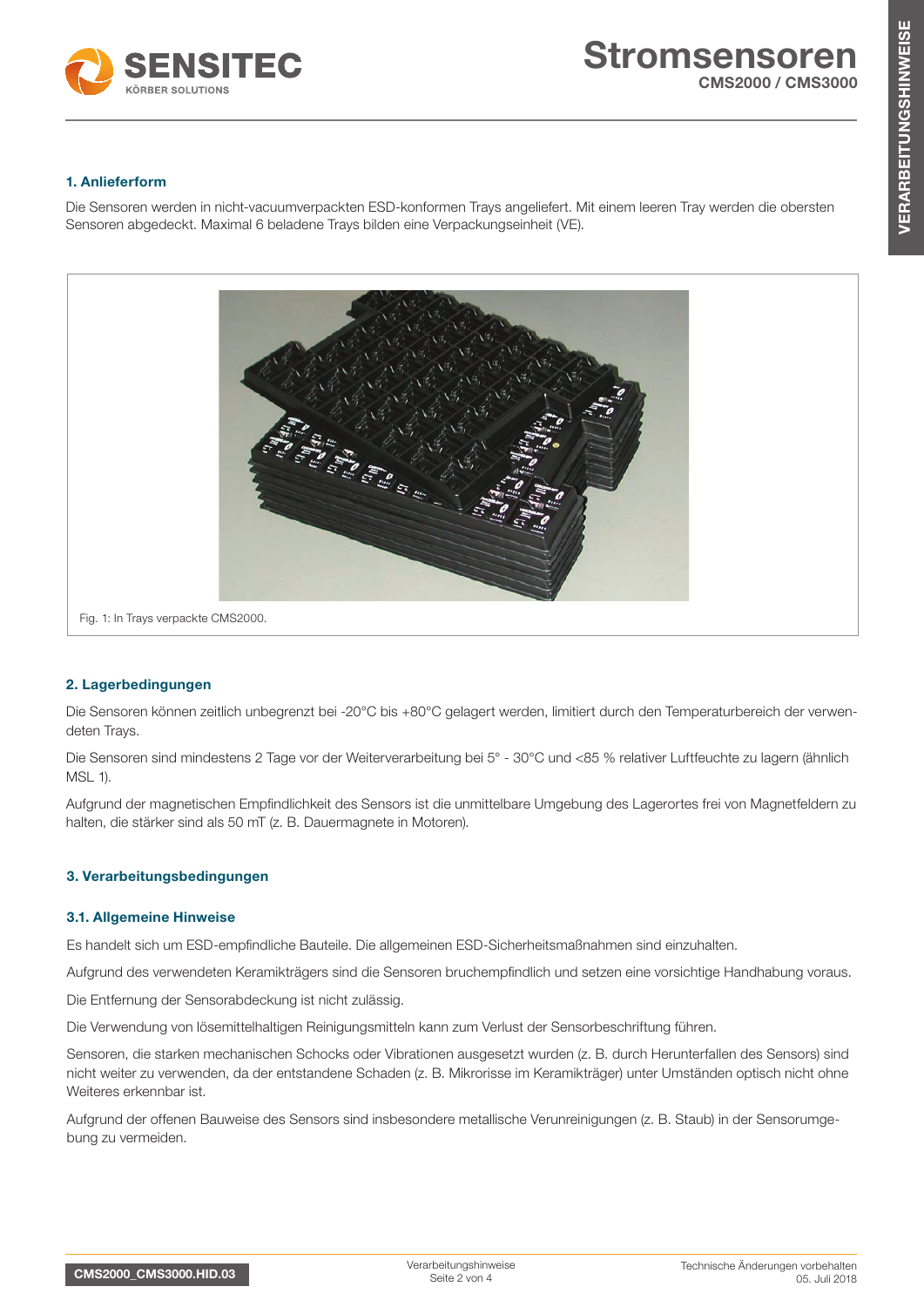

# 3.2. Vorbereitung zum Lötprozess

Aufgrund der Bauform des Sensors wird die Verwendung von THT-Bestückungshilfen grundsätzlich empfohlen.

Eine punktuelle Belastung der Sensor-Rückseite (Keramik-Substrat), z. B. durch THT-Bestückungswerkzeuge oder Bestückungshilfen, ist zu vermeiden.

Bei der Verwendung von THT-Bestückungshilfen ist darauf zu achten, dass diese verspannungsfrei auf den Sensor aufgesetzt und abgenommen werden. Ferner sind mechanische Belastungen besonders in der Abkühlphase zu vermeiden, um die Klebverbindung zwischen Stromschiene und Keramikträger nicht zu belasten.

# 3.3. Nach dem Lötprozess

Manuelle Nacharbeit ist nur an den Signalpins zulässig. Das in der Bauteilspezifikation vorgegebene Lötprofil (< 7sec @ 260°C) ist einzuhalten, ohne die Signalpins oder den Sensor mechanisch zu belasten (s. Abschnitt 3.2). Es wird empfohlen, für diesen Fall die Leiterplatte auf <100°C vorzuheizen.

Im Falle der Verwendung von Beschichtungen auf der Leiterplatte (z. B. Lacke zum Schutz vor Feuchtigkeit) ist der Bereich des Sensors auszusparen, um eine Verunreinigung des Sensors aufgrund der offenen Bauform zu verhindern.

Eine Reinigung der Leiterplatte nach dem Lötprozess mit Reinigern auf Wasser- oder Lösemittelbasis (inkl. Ultraschallreinigung) ist aufgrund der offenen Bauweise des Sensors nicht gestattet.

Aufgrund der magnetischen Empfindlichkeit der Sensoren ist auf die Verwendung von Werkzeugen, die Magnetfelder stärker als 50 mT emittieren (z.B. magnetische Schraubendreher), in unmittelbarer Nähe der Sensoren zu verzichten.



DIE NICHTBEACHTUNG EINES ODER MEHRERER DER VORSTEHENDEN HINWEISE KANN ZUM VERLUST DER GEWÄHRLEISTUNG FÜHREN. EINE HAFTUNG VON SENSITEC GMBH FÜR DIE HIERAUS ENTSTEHENDEN FOLGEN IST EBENFALLS AUSGESCHLOSSEN.